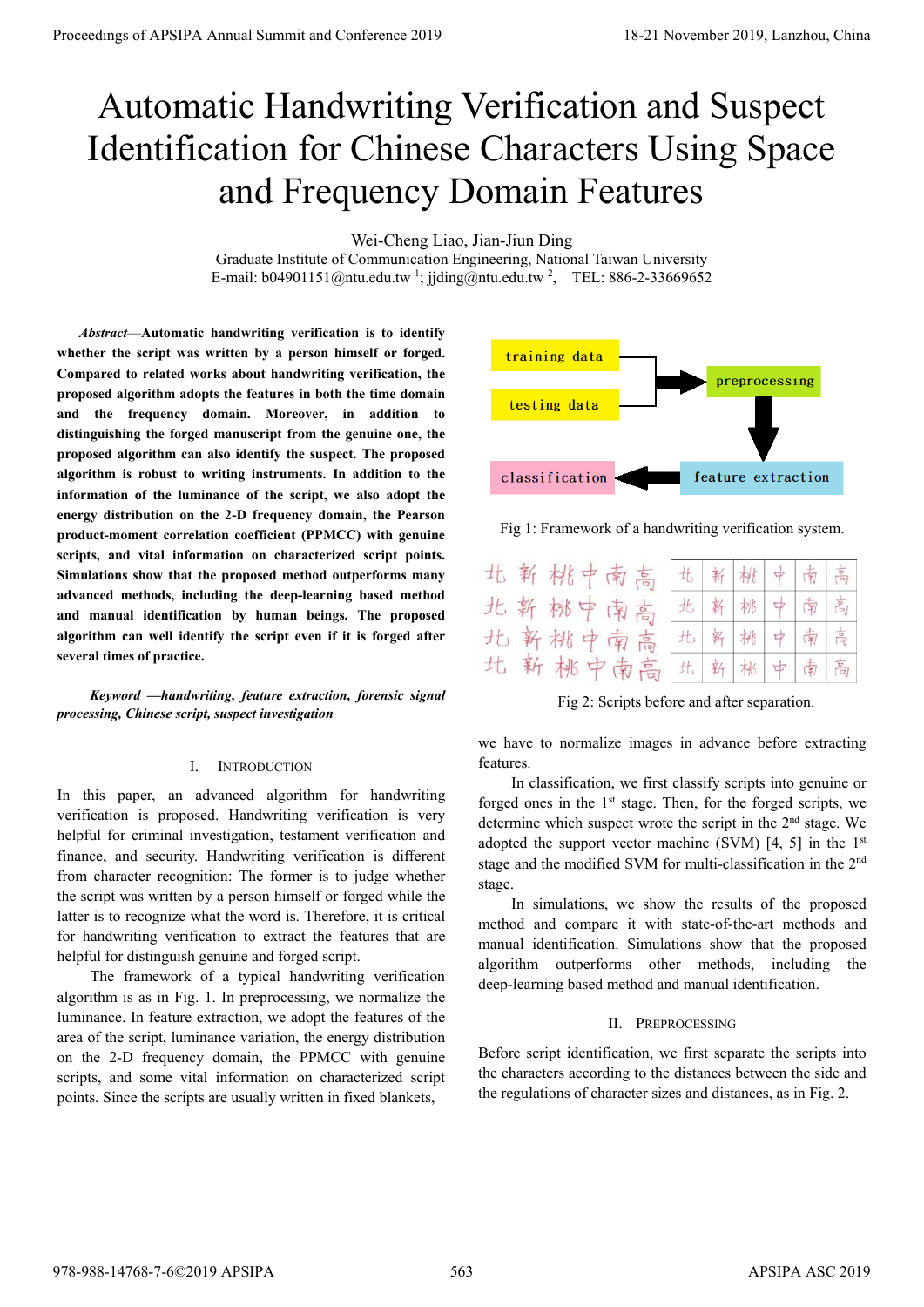Then, to avoid the results being affected by the written instrument, we perform normalization for the luminance to make the mean of the script equivalent.

The scripts were written by different writing instruments (blue, red, and black pens). Therefore, we choose the luminance of blue pens as the standard and normalize the luminance. For instance, if a red script with luminance 173 has the same rank as a blue script with luminance 129, we normalize the luminance of the red script from 173 to 129. Therefore, we can guarantee that all the scripts are compared under the same standard and the misjudgment caused from different writing instrument is avoided.

## III. FEATURE EXTRACTION

Everyone has their own habit for writing Chinese scripts even when they imitate the scripts of others deliberately. Therefore, we can extract the features that are helpful for identifying whether the scripts are genuine or forged.

#### *A. Basic Features*

First, one can use the area of the script, the standard deviation of luminance, and the standard deviations of *x* and *y* coordinates. The standard deviation of the luminance is determined from:

$$
\sigma_{\gamma} = \sqrt{\frac{\sum_{x=1}^{M} \sum_{y=1}^{N} [Y(x, y) - \mu_{\gamma}] I(x, y)}{\sum_{x=1}^{M} \sum_{y=1}^{N} I(x, y)}}
$$
(1)

where  $Y(x, y)$  is the luminance,  $\mu_Y$  is the mean of luminance,  $I(x, y) = 1$  if the pixel  $(x, y)$  is in the script part and  $I(x, y) = 0$ if (*x, y*) is in the background. The standard deviations of *x* and *y* coordinates are:

$$
\sigma_{x} = \sqrt{\frac{\sum_{x=1}^{M} \sum_{y=1}^{N} (x - x_{0})^{2} I(x, y)}{\sum_{x=1}^{M} \sum_{y=1}^{N} I(x, y)}},
$$
\n(2)

$$
\sigma_{y} = \sqrt{\frac{\sum_{x=1}^{M} \sum_{y=1}^{N} (y - y_{0})^{2} I(x, y)}{\sum_{x=1}^{M} \sum_{y=1}^{N} I(x, y)}}
$$
(3)

where  $x_0$  and  $y_0$  are the means of x and y coordinates of the script part, respectively.

## *B. Energy Distribution in the 2-D Frequency Domain*

When forging a script, it is impossible to take the features in the frequency domain into account. Therefore, the frequency domain feature, such as the energy distribution on the 2-D frequency domain, is a critical feature in handwriting verification.



Fig 3: PPMCC of two genuine and two forged script.

First, we normalize the sizes of all the words. After normalization, we perform the 2-D discrete Fourier transform on each word as follows:

$$
\hat{x}[l][k] = \sum_{m=0}^{M-1} \sum_{n=0}^{N-1} e^{-j\frac{2\pi}{MN}mnl} x[m+1, n+1],
$$
\n(4)

where  $x[m, n]$  is the binarized image of the word. Then, the energy on the 2-D frequency domain can be determined by:

$$
E[l][k] = \hat{x}[l][k]\hat{x}^*[l][k].
$$
\n(5)

Then, we separate the energy into  $6\times 6$  regions and sum up the energy for each region. Due to the symmetry property of

$$
E[l][k] = E[M - l][N - k],\tag{6}
$$

we only have to extract  $36/2 = 18$  features.

# *C. PPMCC with Genuine Scripts*

Scripts written by the same person may have similar angle, position and length for each stroke. Therefore, we can use the Pearson product-moment correlation coefficient (PPMCC) to determine whether a script is genuine or forged.

We adopt the normalized scripts with one time of dilation enhance the performance. The correlation coefficient between two images can be calculated as follows:

$$
\sigma_{\gamma} = \frac{\sum_{x=1}^{M} \sum_{y=1}^{N} [I_{1}(x, y) - p_{1}] \times [I_{2}(x, y) - p_{2}]}{\sqrt{\sum_{x=1}^{M} \sum_{y=1}^{N} [I_{1}(x, y) - p_{1}]^{2}} \sqrt{\sum_{x=1}^{M} \sum_{y=1}^{N} [I_{2}(x, y) - p_{2}]}^{2}}
$$
\n(7)

where

$$
p_1 = \frac{\sum_{x=1}^{M} \sum_{y=1}^{N} I_1(x, y)}{MN}, \quad p_2 = \frac{\sum_{x=1}^{M} \sum_{y=1}^{N} I_2(x, y)}{MN}.
$$
 (8)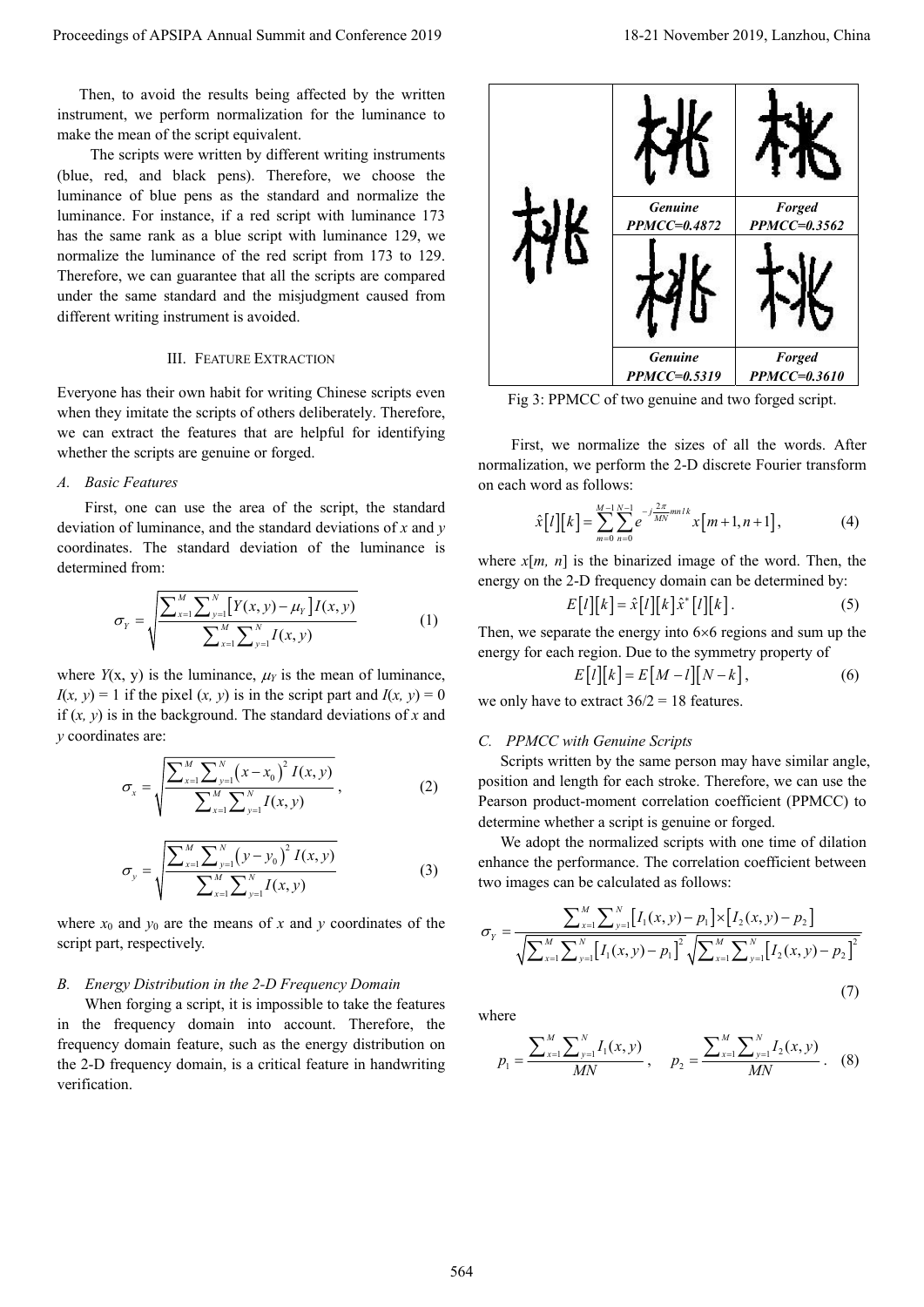

Fig 4: Thinning of a word

The value *r* is the PPMCC between two images. Fig. 3 shows the PPMCC of an example with two genuine scripts and two forged scripts, respectively.

# *D. Characterized Points*

Characterized points, which are usually the end of strokes and the points with large curvature, are usually important features for manual identification for handwriting verification. In this paper, we try to extract characterized points automatically and adopt them as features for an automatic handwriting verification algorithm.

The process of finding and matching the characterized point can be divided into the following 4 steps:

- i. Perform thinning [6] on each script.
- ii. Find the characterized points of scripts.
- iii. Match the characterized points [7] with those of the demonstration words.
- iv. Collect the features of characterized points.

# **i. Thinning each script.**

To well determine the characterized points and remove the effect of stroke width, we have to thin each script, as in Fig. 4.

## **ii. Choice of characterized points**

After thinning, we need to find the start points, the end points and corners of the strokes. To accomplish it, we calculated the points with local minimal angles (*θ*). The angle for each point is determined as follows. First, we sort the points along the contour in the clockwise direction. If  $(x_n, y_n)$ is the  $n^{\text{th}}$  point on the contour, then the angle of  $(x_n, y_n)$  is

 $\theta =$ 

$$
\arccos \frac{(x_{n+L}-x_n)(x_{n-L}-x_n)+(y_{n+L}-y_n)(y_{n-L}-y_n)}{\sqrt{(x_{n+L}-x_n)^2+(y_{n+L}-y_n)^2}\sqrt{(x_{n-L}-x_n)^2+(y_{n-L}-y_n)^2}}.
$$
\n(9)

If a point has a local minimal angle, when  $0^{\circ} \le \theta \le 45^{\circ}$ , it is a start or an end point. When  $45^{\circ} < \theta \le 150^{\circ}$ , it is a corner. When *θ* >150°, it is just a regular point. Fig. 5 shows *θ* of some characterized points.



Fig 5: Angles of some points.  $p_1$  and  $p_3$  are characterized points but  $p_2$  is not.

In Fig 5,  $\theta_1 = 30^\circ$ ,  $\theta_2 = 162^\circ$  and  $\theta_3 = 135^\circ$ . Therefore,  $p_1$  is a regular point and  $p_2$  is a start or end point while  $p_3$  is a corner.

## **iii. Matching**

We choose the words with the DFKai-SB style as demonstration words and treat them as standard words for matching characterized points.

To match characterized points, we select three vital features, including the *x* axis ratio, the *y* axis ratio, and the direction of the normal vector of the characterized points. The *x*-axis ratio of a point  $(x_n, y_n)$  is defined from

$$
x \text{ ratio} = \frac{\text{number of script pixels with } x \le x_n}{\text{total number of script pixels}} \tag{10}
$$

and the *y*-axis ratio can be defined in a similar way. Then, we find the characterized points with the minimum cost of the following loss function:

$$
L = w_1(\Delta x) + w_2(\Delta y) + w_3(\Delta \theta), \qquad (11)
$$

where  $\Delta x$ ,  $\Delta y$ , and  $\Delta \theta$  are the differences of the *x*-axis ratios, the *y*-axis ratios [9], and the direction of the normal vectors between the input and the demonstration words, respectively.  $w_1$  and  $w_2$  are related the importance of the x-axis and y-axis ratios (0.1  $\leq w_1, w_2 \leq 0.6$ ) while *w*<sub>3</sub> is related to the importance of the direction of the characterized point (for a corner,  $w_3$  = 0.002 but for a start / end point,  $w_3 = 0.03$ ).

However, if a characterized point is in the central part of the word, its *x*-axis and *y*-axis ratios may change dramatically. Therefore, to avoid the problem, we only chose the characterized points that have the maximal (or minimal) *x* (or *y*) coordinate in a row or column, as in Fig. 6.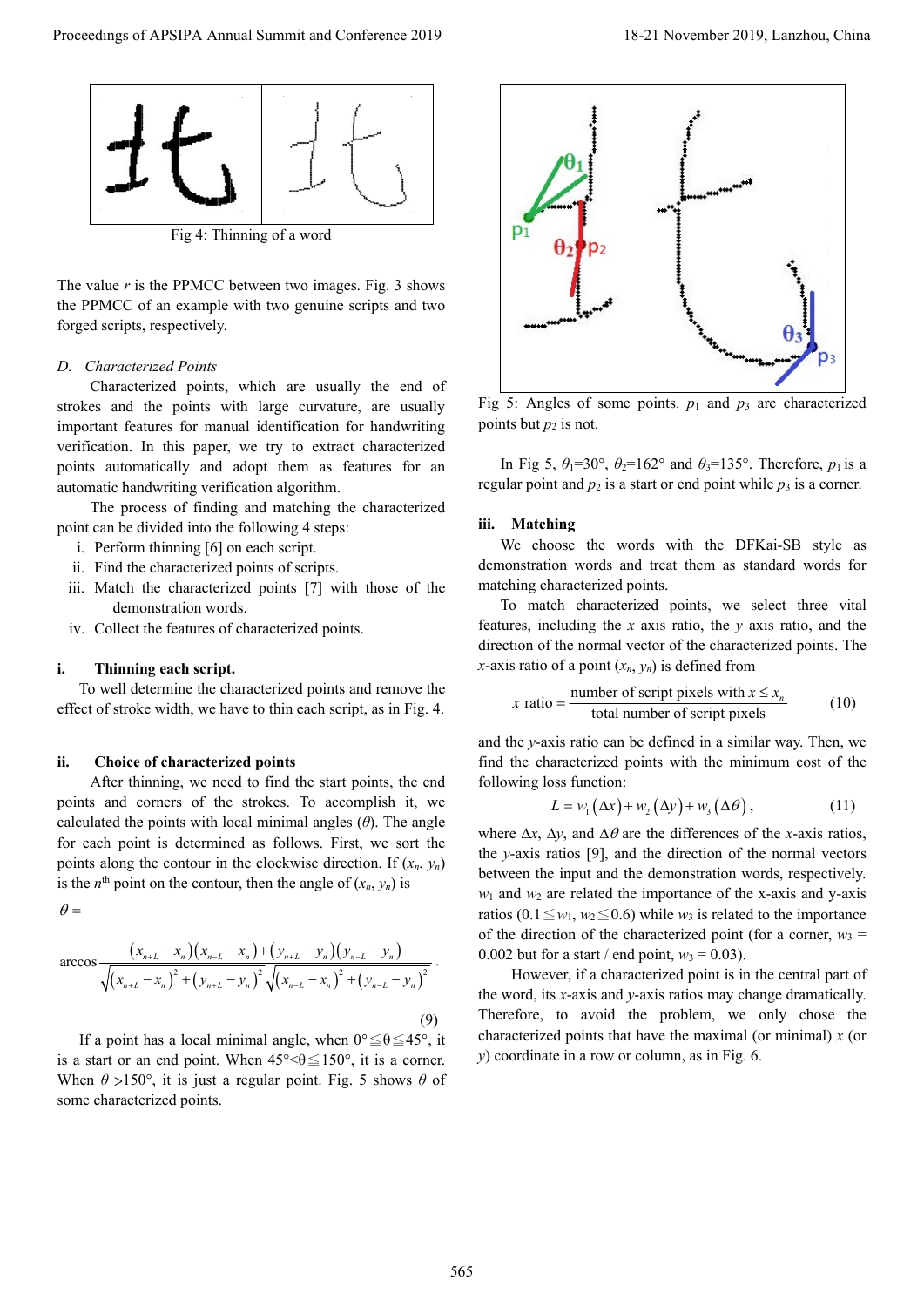

Fig 6: Characterized points of words. Only the points whose *x* (or *y*) coordinate is the maximum (or minimum) in a row (or column) are chosen.

## **iv. Features for Characterized Points**

We selected three features for each characterized point, including its *x* and *y* coordinates after normalization and the difference between its luminance and the mean of the luminance of the word.

## IV. CLASSIFICATION

After feature extraction, we apply classifiers to determine whether the script was forged and in the forged case we also determine which suspect forged the scripts.

#### *A. Binary Classification Problem*

To determine whether the script was forged (a binary classification problem), we select the modified support vector machine (modified SVM) with the following loss function for classification:

$$
L = \lambda \|w\|^2 + \frac{1}{n} \sum_{i=1}^{n} \max (0, 1 - y_i(w \cdot x_i - b))
$$
 (12)

where  $y_i$  is determined from the ground truth by

$$
y_i = \begin{cases} 1, & \text{for genuine scripts} \\ -1, & \text{for forged scripts} \end{cases}
$$
 (13)

*w* is the weight vector,  $x_i$  is the feature vector after normalization (training data with mean  $= 0$  and standard=1) and *b* is the bias. We can adjust a suitable *λ* to avoid overfitting and achieve better performance.

#### *B. Multi-Label Problem*

To determine which of the *k* suspects forge the script (a multi-label problem), we apply another modified SVM with the following loss function for classification:

$$
L = \lambda \|W\|_{F}^{2} + \frac{1}{n} \sum_{i=1}^{n} \sum_{j=1}^{k} \max\left(0, 1 - y_{i,j} + T_{i,j}\right)
$$
(14)

where  $T_{i,j}$  and  $y_{i,j}$  are defined as:

$$
T_{i,j} = \left(W_j^T x_i - b_j\right) - y_i \left(W_j^T x_i - b\right),\tag{15}
$$

$$
y_{i,j} = \begin{cases} 1, & j = l \\ 0 & j \neq l \end{cases}
$$
 (16)

if the  $i<sup>th</sup>$  training data belongs to the  $l<sup>th</sup>$  class in the ground truth.

In (14)-(16), *n* is the number of the training data, *m* is the number of features,  $y_{ij}$  is the  $j^{\text{th}}$  element of  $k$ -D row vector  $y_i$ , *W* is the  $m \times k$  weight matrix where *m* is the number of features,  $W_j$  is the  $j^{\text{th}}$  column vector of  $W$ ,  $b$  is a  $k$ -D bias vector, and  $||W||_F^2$  is the Frobenius inner product of matrix *W*.

#### V. SIMULATIONS

Several simulations are performed in this section. In the 1<sup>st</sup> experiment, we classify the script into two classes (genuine or forged scripts). In the 2nd experiment, we have to classify the scripts into 6 classes (genuine scripts, scripts forged by suspects 1, 2, 3, and 4, and other forged scripts).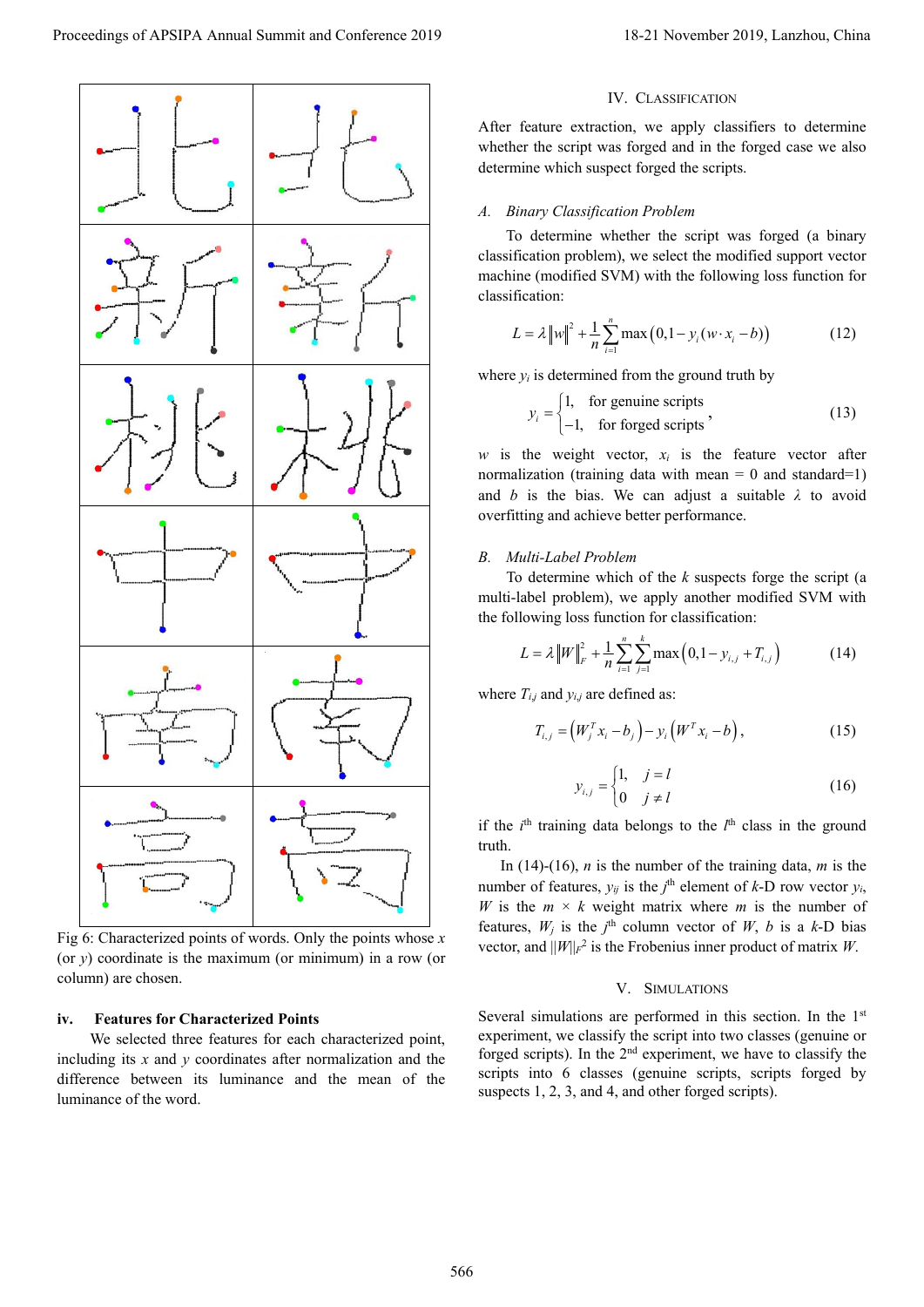*A. Scrips Collection* 

In Experiment 1, we adopted the following scripts:

- a. Number of genuine scripts (G): 72
- b. Number of non-deliberately forged scripts (NDF): 48
- c. Number of deliberately forged scripts (DF): 36

In part a, a volunteer wrote each set of words 24 times using 3 writing instruments (blue, red, and black pens)  $(24 \times 3)$  $= 72$ ).

In part b, 4 volunteers were asked to imitate the genuine scripts using 3 writing instruments but just did 4 times for each imitator.

In part c, 4 volunteers were asked to practice in advance before imitating the genuine scripts. They also used 3 writing instruments and handed out only 3 scripts that are most similar to the genuine ones.

In Experiment 2, we adopted the following scripts instead:

- a. Number of genuine scripts (G): 48
- b. Number of forged scripts for 4 suspects:  $(SF_1 \sim SF_4)$ : 28  $\times$  $4 = 112$
- c. Other forged scripts  $(OF) \times 56$

In part a, a volunteer wrote each set of words 48 times with just blue pens. In part b, 4 volunteers were asked to write 16 sets of forged scripts non-deliberately and 12 sets of forged scripts deliberately. In part c, other volunteers were asked to write 32 sets of forged scripts non-deliberately and 24 sets of forged scripts deliberately.

# *B. Performance of the Proposed Algorithm*

In Experiment 1, we selected 39 of the script sets as the training data and the remained 117 script sets are adopted as the test data. The performance of the proposed method is shown in Table 1, which shows that the proposed algorithm can achieve a high accuracy rate of 94.30% (The comparison with other methods is given in Table 6).

In Fig. 7, we show the distributions of one of the features for genuine scripts (red), non-deliberately forged scripts (blue), and deliberately forged scripts (green). It shows that the proposed features can well distinguish genuine and forged scripts.

In Experiment 2, we selected 101 of the script sets as the training data and the remained 115 script sets are treated as the testing data. There are 6 classes: genuine scripts (G), scripts forged by suspects 1, 2, 3, and 4 ( $SF_1 \sim SF_4$ ), and other forged scripts (OF).



Fig. 7: Distributions of a feature value for genuine scripts (red), non-deliberately forged scripts (blue), and deliberately forged scripts (green) in Experiment 2.

Table 2 shows the performance of the proposed algorithm in Experiment 2. The comparison with other methods is shown in Table 7. These results show that the proposed algorithm also has high performance for suspect identification. The confusion matrix of the proposed algorithm in Experiment 2 is shown in Table 3.

In Fig. 8, we show the distributions of two of the features for the 6 classes (G,  $SF_1 \sim SF_4$ , OF) of scripts. Different classes are shown by different colors. The result shows that these 6 classes can be well separated in the feature domain.



Fig. 8: Distribution of two of the features for the 6 classes of scripts in Experiment 2.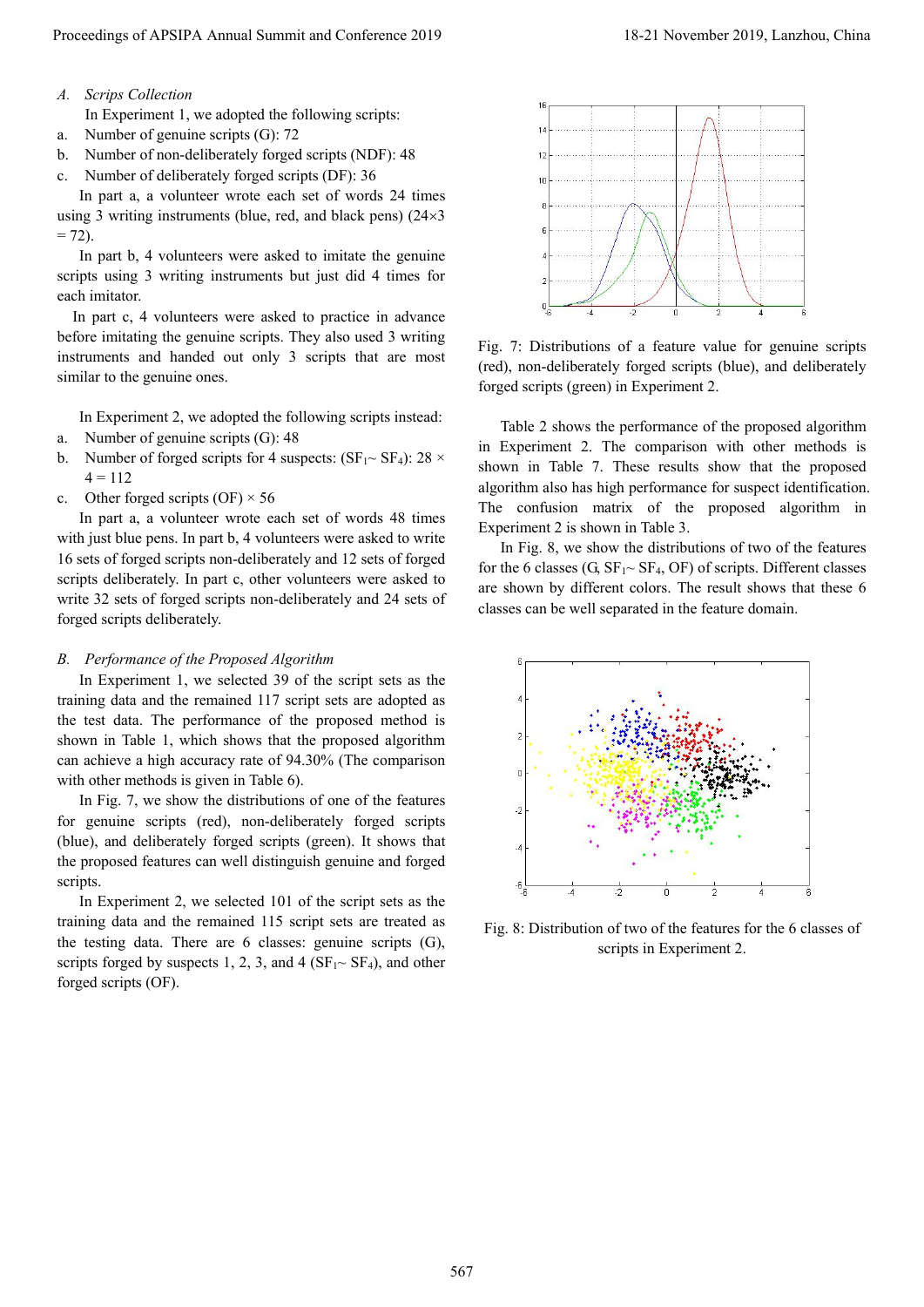Table 1: Accuracy of the proposed algorithm in Experiment 1 (determining genuine and forged scripts). The comparisons with other methods are shown in Table 6.

| 北(North)<br>桃(Peach)<br>Word<br>新(New)<br>$\pm$ (Center)<br>$\overline{\mathbb{F}}$ (South)<br>89.74%<br>97.44%<br>91.45%<br>94.87%<br>94.87%<br>accuracy<br>blue<br>92.31%<br>94.87%<br>97.44%<br>94.87%<br>92.31%<br>84.62%<br>97.44%<br>92.31%<br>94.87%<br>97.44%<br>red<br>pen<br>black<br>92.31%<br>100.00%<br>84.62%<br>94.87%<br>94.87%<br>88.89%<br>genuine<br>98.15%<br>98.15%<br>87.04%<br>94.44%<br>forged (non-deliberately)<br>86.11%<br>97.22%<br>100.00%<br>97.22%<br>100.00%<br>type<br>forged (deliberately)<br>77.78%<br>96.30%<br>88.89%<br>92.59%<br>100.00%<br>Table 2: Accuracy of the proposed algorithm in Experiment 2 (determining the suspects who forged the scripts).<br>The comparisons with other methods are shown in Table 7.<br>Word<br>夏(Summer) 秋(Autumn)<br>冬(Winter)<br>春(Spring)<br>前(Front)<br>後(Back)<br>左(Left)<br>78.26%<br>77.39%<br>78.26%<br>72.17%<br>74.78%<br>86.96%<br>78.26%<br>100.00%<br>95.83%<br>95.83%<br>79.17%<br>87.50%<br>100.00%<br>91.67%<br>G<br>85.71%<br>SF <sub>1</sub><br>64.29%<br>100.00%<br>85.71%<br>57.14%<br>71.43%<br>78.57%<br>SF <sub>2</sub><br>92.86%<br>71.43%<br>100.00%<br>71.43%<br>78.57%<br>92.86%<br>78.57%<br>92.86%<br>85.71%<br>78.57%<br>78.57%<br>64.29%<br>92.86%<br>78.57%<br>SF <sub>3</sub><br>71.43%<br>92.86%<br>92.86%<br>SF <sub>4</sub><br>85.71%<br>85.71%<br>85.71%<br>78.57%<br>OF<br>60.00%<br>54.29%<br>60.00%<br>$60.00\%$<br>74.29%<br>65.71%<br>57.14% | 高(Tall)<br>97.44%<br>97.44%<br>97.44%<br>97.44%<br>98.15%<br>97.22%<br>96.30%<br>$\pm$ (Right)<br>80.87%<br>95.83%<br>92.86%<br>92.86%<br>71.43%<br>85.71% | $\operatorname{AVE}$<br>94.30%<br>94.87%<br>94.02%<br>94.02%<br>94.14%<br>96.30%<br>91.98%<br>$\operatorname{AVE}$<br>78.37%<br>93.23%<br>79.46%<br>84.82%<br>80.36%<br>84.82%<br>62.86%<br>61.79%<br>Note: G means genuine scripts, SF <sub>1</sub> , SF <sub>2</sub> , SF <sub>3</sub> , and SF <sub>4</sub> mean the forged scripts written by suspects 1, 2, 3, and 4, respectively, and OF means |
|--------------------------------------------------------------------------------------------------------------------------------------------------------------------------------------------------------------------------------------------------------------------------------------------------------------------------------------------------------------------------------------------------------------------------------------------------------------------------------------------------------------------------------------------------------------------------------------------------------------------------------------------------------------------------------------------------------------------------------------------------------------------------------------------------------------------------------------------------------------------------------------------------------------------------------------------------------------------------------------------------------------------------------------------------------------------------------------------------------------------------------------------------------------------------------------------------------------------------------------------------------------------------------------------------------------------------------------------------------------------------------------------------------------------------------------------------------------------|------------------------------------------------------------------------------------------------------------------------------------------------------------|-------------------------------------------------------------------------------------------------------------------------------------------------------------------------------------------------------------------------------------------------------------------------------------------------------------------------------------------------------------------------------------------------------|
| accuracy<br>type                                                                                                                                                                                                                                                                                                                                                                                                                                                                                                                                                                                                                                                                                                                                                                                                                                                                                                                                                                                                                                                                                                                                                                                                                                                                                                                                                                                                                                                   |                                                                                                                                                            |                                                                                                                                                                                                                                                                                                                                                                                                       |
|                                                                                                                                                                                                                                                                                                                                                                                                                                                                                                                                                                                                                                                                                                                                                                                                                                                                                                                                                                                                                                                                                                                                                                                                                                                                                                                                                                                                                                                                    |                                                                                                                                                            |                                                                                                                                                                                                                                                                                                                                                                                                       |
|                                                                                                                                                                                                                                                                                                                                                                                                                                                                                                                                                                                                                                                                                                                                                                                                                                                                                                                                                                                                                                                                                                                                                                                                                                                                                                                                                                                                                                                                    |                                                                                                                                                            |                                                                                                                                                                                                                                                                                                                                                                                                       |
|                                                                                                                                                                                                                                                                                                                                                                                                                                                                                                                                                                                                                                                                                                                                                                                                                                                                                                                                                                                                                                                                                                                                                                                                                                                                                                                                                                                                                                                                    |                                                                                                                                                            |                                                                                                                                                                                                                                                                                                                                                                                                       |
|                                                                                                                                                                                                                                                                                                                                                                                                                                                                                                                                                                                                                                                                                                                                                                                                                                                                                                                                                                                                                                                                                                                                                                                                                                                                                                                                                                                                                                                                    |                                                                                                                                                            |                                                                                                                                                                                                                                                                                                                                                                                                       |
|                                                                                                                                                                                                                                                                                                                                                                                                                                                                                                                                                                                                                                                                                                                                                                                                                                                                                                                                                                                                                                                                                                                                                                                                                                                                                                                                                                                                                                                                    |                                                                                                                                                            |                                                                                                                                                                                                                                                                                                                                                                                                       |
|                                                                                                                                                                                                                                                                                                                                                                                                                                                                                                                                                                                                                                                                                                                                                                                                                                                                                                                                                                                                                                                                                                                                                                                                                                                                                                                                                                                                                                                                    |                                                                                                                                                            |                                                                                                                                                                                                                                                                                                                                                                                                       |
|                                                                                                                                                                                                                                                                                                                                                                                                                                                                                                                                                                                                                                                                                                                                                                                                                                                                                                                                                                                                                                                                                                                                                                                                                                                                                                                                                                                                                                                                    |                                                                                                                                                            |                                                                                                                                                                                                                                                                                                                                                                                                       |
|                                                                                                                                                                                                                                                                                                                                                                                                                                                                                                                                                                                                                                                                                                                                                                                                                                                                                                                                                                                                                                                                                                                                                                                                                                                                                                                                                                                                                                                                    |                                                                                                                                                            |                                                                                                                                                                                                                                                                                                                                                                                                       |
|                                                                                                                                                                                                                                                                                                                                                                                                                                                                                                                                                                                                                                                                                                                                                                                                                                                                                                                                                                                                                                                                                                                                                                                                                                                                                                                                                                                                                                                                    |                                                                                                                                                            |                                                                                                                                                                                                                                                                                                                                                                                                       |
|                                                                                                                                                                                                                                                                                                                                                                                                                                                                                                                                                                                                                                                                                                                                                                                                                                                                                                                                                                                                                                                                                                                                                                                                                                                                                                                                                                                                                                                                    |                                                                                                                                                            |                                                                                                                                                                                                                                                                                                                                                                                                       |
|                                                                                                                                                                                                                                                                                                                                                                                                                                                                                                                                                                                                                                                                                                                                                                                                                                                                                                                                                                                                                                                                                                                                                                                                                                                                                                                                                                                                                                                                    |                                                                                                                                                            |                                                                                                                                                                                                                                                                                                                                                                                                       |
|                                                                                                                                                                                                                                                                                                                                                                                                                                                                                                                                                                                                                                                                                                                                                                                                                                                                                                                                                                                                                                                                                                                                                                                                                                                                                                                                                                                                                                                                    |                                                                                                                                                            |                                                                                                                                                                                                                                                                                                                                                                                                       |
|                                                                                                                                                                                                                                                                                                                                                                                                                                                                                                                                                                                                                                                                                                                                                                                                                                                                                                                                                                                                                                                                                                                                                                                                                                                                                                                                                                                                                                                                    |                                                                                                                                                            |                                                                                                                                                                                                                                                                                                                                                                                                       |
|                                                                                                                                                                                                                                                                                                                                                                                                                                                                                                                                                                                                                                                                                                                                                                                                                                                                                                                                                                                                                                                                                                                                                                                                                                                                                                                                                                                                                                                                    |                                                                                                                                                            |                                                                                                                                                                                                                                                                                                                                                                                                       |
|                                                                                                                                                                                                                                                                                                                                                                                                                                                                                                                                                                                                                                                                                                                                                                                                                                                                                                                                                                                                                                                                                                                                                                                                                                                                                                                                                                                                                                                                    |                                                                                                                                                            |                                                                                                                                                                                                                                                                                                                                                                                                       |
| Table 3: Confusion matrix of the proposed algorithm in<br>Experiment 2.<br>features are adopted in Experiment 1.                                                                                                                                                                                                                                                                                                                                                                                                                                                                                                                                                                                                                                                                                                                                                                                                                                                                                                                                                                                                                                                                                                                                                                                                                                                                                                                                                   |                                                                                                                                                            | Table 4: Comparison with the cases when only parts of                                                                                                                                                                                                                                                                                                                                                 |
| Method<br>Proposed<br>4<br>G<br>179<br>$\boldsymbol{0}$<br>5<br>3<br>1                                                                                                                                                                                                                                                                                                                                                                                                                                                                                                                                                                                                                                                                                                                                                                                                                                                                                                                                                                                                                                                                                                                                                                                                                                                                                                                                                                                             |                                                                                                                                                            |                                                                                                                                                                                                                                                                                                                                                                                                       |
| 89<br>SF <sub>1</sub><br>12<br>2<br>1<br>1                                                                                                                                                                                                                                                                                                                                                                                                                                                                                                                                                                                                                                                                                                                                                                                                                                                                                                                                                                                                                                                                                                                                                                                                                                                                                                                                                                                                                         |                                                                                                                                                            | 3                                                                                                                                                                                                                                                                                                                                                                                                     |
| SF <sub>2</sub><br>$\mathbf{1}$<br>4<br>Actual<br>Average Accuracy<br>82.05%<br>$\mathbf{1}$<br>3<br>SF <sub>3</sub>                                                                                                                                                                                                                                                                                                                                                                                                                                                                                                                                                                                                                                                                                                                                                                                                                                                                                                                                                                                                                                                                                                                                                                                                                                                                                                                                               |                                                                                                                                                            | Average Accuracy<br>94.30%<br>80.91%<br>81.20%<br>85.75%<br>$\boldsymbol{7}$                                                                                                                                                                                                                                                                                                                          |
| Method<br>$1+2+3$<br>$\rm SF_4$<br>6<br>4<br>3<br>3<br>95<br>1                                                                                                                                                                                                                                                                                                                                                                                                                                                                                                                                                                                                                                                                                                                                                                                                                                                                                                                                                                                                                                                                                                                                                                                                                                                                                                                                                                                                     | 90.46%<br>85.75%                                                                                                                                           | Method<br>$1+2$<br>4<br>$1+3$<br>$\boldsymbol{7}$<br>4<br>95<br>1                                                                                                                                                                                                                                                                                                                                     |
| OF<br>9<br>17<br>21<br>24<br>173<br>36                                                                                                                                                                                                                                                                                                                                                                                                                                                                                                                                                                                                                                                                                                                                                                                                                                                                                                                                                                                                                                                                                                                                                                                                                                                                                                                                                                                                                             | $1+2+4$<br>$1+3+4$                                                                                                                                         | $1+4$<br>88.03%<br>90<br>3<br>14<br>$\mathbf{1}$                                                                                                                                                                                                                                                                                                                                                      |
| SF <sub>1</sub><br>G<br>$N = 920$                                                                                                                                                                                                                                                                                                                                                                                                                                                                                                                                                                                                                                                                                                                                                                                                                                                                                                                                                                                                                                                                                                                                                                                                                                                                                                                                                                                                                                  | 91.74%<br>92.02%                                                                                                                                           | Average Accuracy<br>92.74%                                                                                                                                                                                                                                                                                                                                                                            |
|                                                                                                                                                                                                                                                                                                                                                                                                                                                                                                                                                                                                                                                                                                                                                                                                                                                                                                                                                                                                                                                                                                                                                                                                                                                                                                                                                                                                                                                                    |                                                                                                                                                            | OF<br>SF <sub>2</sub><br>SF <sub>4</sub><br>SF <sub>3</sub><br>Table 5: Comparison with the cases when only parts of                                                                                                                                                                                                                                                                                  |
|                                                                                                                                                                                                                                                                                                                                                                                                                                                                                                                                                                                                                                                                                                                                                                                                                                                                                                                                                                                                                                                                                                                                                                                                                                                                                                                                                                                                                                                                    |                                                                                                                                                            | Predicted<br>features are adopted in Experiment 2.                                                                                                                                                                                                                                                                                                                                                    |
|                                                                                                                                                                                                                                                                                                                                                                                                                                                                                                                                                                                                                                                                                                                                                                                                                                                                                                                                                                                                                                                                                                                                                                                                                                                                                                                                                                                                                                                                    | 2                                                                                                                                                          | Method<br>$\mathfrak{Z}$<br>Proposed                                                                                                                                                                                                                                                                                                                                                                  |
| C. Comparison When Only Parts of Features Are Adopted<br>Average Accuracy<br>78.37%                                                                                                                                                                                                                                                                                                                                                                                                                                                                                                                                                                                                                                                                                                                                                                                                                                                                                                                                                                                                                                                                                                                                                                                                                                                                                                                                                                                | 58.80%<br>57.93%                                                                                                                                           |                                                                                                                                                                                                                                                                                                                                                                                                       |
| In Tables 4 and 5, we show the performance when only<br>Method<br>4<br>Average Accuracy<br>61.20%                                                                                                                                                                                                                                                                                                                                                                                                                                                                                                                                                                                                                                                                                                                                                                                                                                                                                                                                                                                                                                                                                                                                                                                                                                                                                                                                                                  | $1+2$<br>$1+3$<br>67.50%<br>66.41%                                                                                                                         | 59.02%<br>$1+4$<br>67.28%                                                                                                                                                                                                                                                                                                                                                                             |
| parts of features are adopted (1=basic information, 2=energy<br>Method<br>$1+2+3$<br>distribution on 2-D frequency domain, 3=PPMCC with                                                                                                                                                                                                                                                                                                                                                                                                                                                                                                                                                                                                                                                                                                                                                                                                                                                                                                                                                                                                                                                                                                                                                                                                                                                                                                                            | $1+2+4$<br>$1+3+4$                                                                                                                                         |                                                                                                                                                                                                                                                                                                                                                                                                       |
| Average Accuracy<br>69.78%<br>genuine scripts, 4=characterized points). The results show that                                                                                                                                                                                                                                                                                                                                                                                                                                                                                                                                                                                                                                                                                                                                                                                                                                                                                                                                                                                                                                                                                                                                                                                                                                                                                                                                                                      | 72.93%<br>73.37%                                                                                                                                           |                                                                                                                                                                                                                                                                                                                                                                                                       |
| the best performance can be achieved when all of the four<br>types of features are adopted.                                                                                                                                                                                                                                                                                                                                                                                                                                                                                                                                                                                                                                                                                                                                                                                                                                                                                                                                                                                                                                                                                                                                                                                                                                                                                                                                                                        |                                                                                                                                                            |                                                                                                                                                                                                                                                                                                                                                                                                       |

Table 2: Accuracy of the proposed algorithm in Experiment 2 (determining the suspects who forged the scripts). The comparisons with other methods are shown in Table 7.

|      | Word            | $\bar{\text{m}}$ (Spring) |         | 夏(Summer) 秋(Autumn) | $\&$ (Winter) | 前(Front) | 後(Back)    | E(Left) | $\pm$ (Right) | <b>AVE</b> |
|------|-----------------|---------------------------|---------|---------------------|---------------|----------|------------|---------|---------------|------------|
|      | accuracy        | 78.26%                    | 77.39%  | 78.26%              | 72.17%        | 74.78%   | 86.96%     | 78.26%  | 80.87%        | 78.37%     |
|      | G               | 100.00%                   | 95.83%  | 95.83%              | 79.17%        | 87.50%   | $100.00\%$ | 91.67%  | 95.83%        | 93.23%     |
|      | SF <sub>1</sub> | 64.29%                    | 100.00% | 85.71%              | 57.14%        | 71.43%   | 78.57%     | 85.71%  | 92.86%        | 79.46%     |
|      | SF <sub>2</sub> | 92.86%                    | 71.43%  | 78.57%              | 71.43%        | 92.86%   | 100.00%    | 78.57%  | 92.86%        | 84.82%     |
| type | SF <sub>3</sub> | 92.86%                    | 78.57%  | 78.57%              | 85.71%        | 64.29%   | 92.86%     | 78.57%  | 71.43%        | 80.36%     |
|      | SF <sub>4</sub> | 71.43%                    | 85.71%  | 92.86%              | 92.86%        | 85.71%   | 85.71%     | 78.57%  | 85.71%        | 84.82%     |
|      | OF              | 60.00%                    | 54.29%  | 57.14%              | 60.00%        | 60.00%   | 74.29%     | 65.71%  | 62.86%        | 61.79%     |

|           |                 |     | $LIV$ or more $L1$ . |                 |                 |                 |     |
|-----------|-----------------|-----|----------------------|-----------------|-----------------|-----------------|-----|
|           | G               | 179 | 5                    | 3               | $\theta$        |                 |     |
|           | SF <sub>1</sub> | 12  | 89                   | $\overline{c}$  |                 |                 |     |
| Actual    | SF <sub>2</sub> |     | 4                    | 95              |                 |                 |     |
|           | SF <sub>3</sub> |     | 3                    | 3               | 90              |                 | 14  |
|           | SF <sub>4</sub> |     | 4                    | 3               | 3               | 95              | 6   |
|           | OF              | 9   | 17                   | 36              | 21              | 24              | 173 |
| $N = 920$ |                 | G   | SF <sub>1</sub>      | SF <sub>2</sub> | SF <sub>3</sub> | SF <sub>4</sub> | OF  |
|           |                 |     |                      |                 | Predicted       |                 |     |
|           |                 |     |                      |                 |                 |                 |     |

Table 3: Confusion matrix of the proposed algorithm in Experiment 2

features are adopted in Experiment 1. Method **Proposed** 1 2 3

| 85.75%<br>81.20% |
|------------------|
| 1+4<br>$1 + 3$   |
| 88.03%<br>90.46% |
| $1+3+4$          |
| 92.02%           |
|                  |

Table 5: Comparison with the cases when only parts of features are adopted in Experiment 2.

| Method           | <b>Proposed</b> |         |         |         |
|------------------|-----------------|---------|---------|---------|
| Average Accuracy | 78.37%          | 58.80%  | 57.93%  | 59.02%  |
| Method           |                 | $1+2$   | $1 + 3$ | $1 + 4$ |
| Average Accuracy | 61.20%          | 67.50%  | 66.41%  | 67.28%  |
| Method           | $1+2+3$         | $1+2+4$ | $1+3+4$ |         |
| Average Accuracy | 69.78%          | 72.93%  | 73.37%  |         |

*C. Comparison When Only Parts of Features Are Adopted*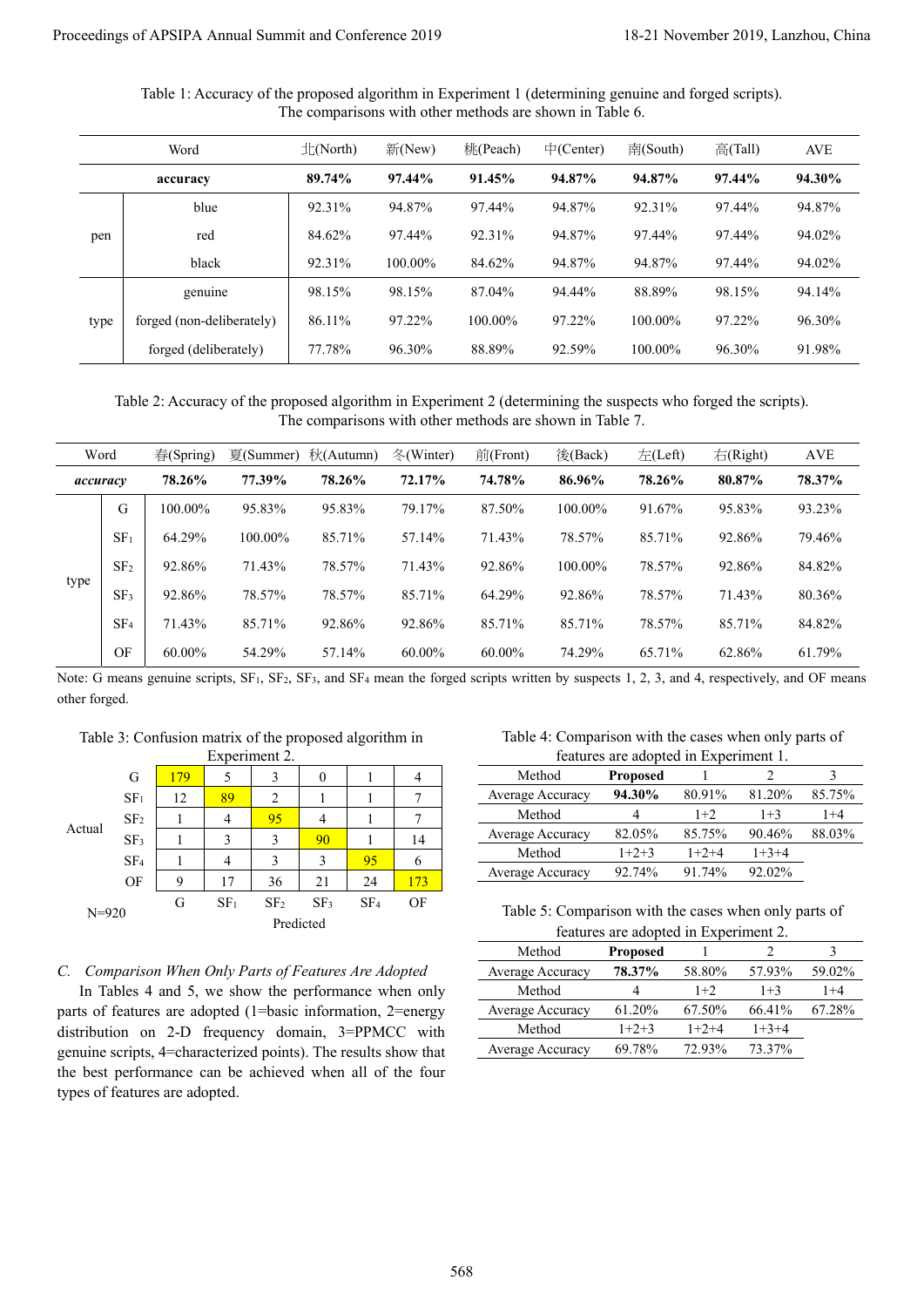Table 6: **Comparison with other algorithms** in Experiment 1 where Best and Worst mean the best and the worst results

|                             |                       | among the 6 characters. | where Best and Worst mean the best and the worst results                                                                                                                                                                                                                                                                                                                                                                                                                                                    | Methods                                                                                                                                                                                                                                                                                                                                                                                                                                                                                                                                                                                                           | Experiment 1.<br>Best | Worst  | <b>AVE</b> |
|-----------------------------|-----------------------|-------------------------|-------------------------------------------------------------------------------------------------------------------------------------------------------------------------------------------------------------------------------------------------------------------------------------------------------------------------------------------------------------------------------------------------------------------------------------------------------------------------------------------------------------|-------------------------------------------------------------------------------------------------------------------------------------------------------------------------------------------------------------------------------------------------------------------------------------------------------------------------------------------------------------------------------------------------------------------------------------------------------------------------------------------------------------------------------------------------------------------------------------------------------------------|-----------------------|--------|------------|
| Methods                     | <b>Best</b>           | Worst                   | <b>AVE</b>                                                                                                                                                                                                                                                                                                                                                                                                                                                                                                  | <b>Proposed</b>                                                                                                                                                                                                                                                                                                                                                                                                                                                                                                                                                                                                   | 100.00%               | 84.21% | 92.98%     |
| <b>Proposed</b>             | 97.44%                | 89.74%                  | 94.30%                                                                                                                                                                                                                                                                                                                                                                                                                                                                                                      | MI top12%                                                                                                                                                                                                                                                                                                                                                                                                                                                                                                                                                                                                         | 84.21%                | 71.93% | 76.90%     |
| P                           | 75.21%                | 63.25%                  | 70.80%                                                                                                                                                                                                                                                                                                                                                                                                                                                                                                      |                                                                                                                                                                                                                                                                                                                                                                                                                                                                                                                                                                                                                   |                       |        |            |
| E                           | 75.21%                | 60.68%                  | 70.51%                                                                                                                                                                                                                                                                                                                                                                                                                                                                                                      | Table 9: Comparison with manual identification in                                                                                                                                                                                                                                                                                                                                                                                                                                                                                                                                                                 |                       |        |            |
| <b>BW</b>                   | 64.10%                | 47.86%                  | 55.13%                                                                                                                                                                                                                                                                                                                                                                                                                                                                                                      | Methods                                                                                                                                                                                                                                                                                                                                                                                                                                                                                                                                                                                                           | Experiment 2.<br>Best | Worst  | <b>AVE</b> |
| $P+E+BW$                    | 82.05%                | 70.09%                  | 75.93%                                                                                                                                                                                                                                                                                                                                                                                                                                                                                                      | <b>Proposed</b>                                                                                                                                                                                                                                                                                                                                                                                                                                                                                                                                                                                                   | 96.43%                | 78.57% | 86.61%     |
| <b>CNN</b>                  | 80.34%                | 67.52%                  | 75.93%                                                                                                                                                                                                                                                                                                                                                                                                                                                                                                      | MI top12%                                                                                                                                                                                                                                                                                                                                                                                                                                                                                                                                                                                                         | 78.57%                | 64.29% | 71.43%     |
| <b>DNN</b>                  | 96.58%                | 81.20%                  | 87.82%                                                                                                                                                                                                                                                                                                                                                                                                                                                                                                      |                                                                                                                                                                                                                                                                                                                                                                                                                                                                                                                                                                                                                   |                       |        |            |
| PCA+SVM                     | 93.16%                | 82.05%                  | 87.75%                                                                                                                                                                                                                                                                                                                                                                                                                                                                                                      | Comparison with Manual Identification<br>E.                                                                                                                                                                                                                                                                                                                                                                                                                                                                                                                                                                       |                       |        |            |
| Methods<br><b>Proposed</b>  | <b>Best</b><br>86.96% | Worst<br>72.17%         | <b>AVE</b><br>78.37%                                                                                                                                                                                                                                                                                                                                                                                                                                                                                        | are so many scripts and it is impossible to ask participants to<br>identify all scripts, we randomly selected 8 genuine scripts                                                                                                                                                                                                                                                                                                                                                                                                                                                                                   |                       |        |            |
|                             |                       | among the 8 characters. |                                                                                                                                                                                                                                                                                                                                                                                                                                                                                                             | is forged and the suspect who forged the script. Since there                                                                                                                                                                                                                                                                                                                                                                                                                                                                                                                                                      |                       |        |            |
| P                           | 59.13%                | 30.43%                  | 49.67%                                                                                                                                                                                                                                                                                                                                                                                                                                                                                                      | and 8 forged scripts as training data and 19 scripts as testing                                                                                                                                                                                                                                                                                                                                                                                                                                                                                                                                                   |                       |        |            |
| E                           | 43.48%                | 32.17%                  | 38.91%                                                                                                                                                                                                                                                                                                                                                                                                                                                                                                      | data in Experiment 1. Likewise, in Experiment 2, we selected<br>24 scripts as training data and 28 scripts as testing data.                                                                                                                                                                                                                                                                                                                                                                                                                                                                                       |                       |        |            |
| <b>BW</b>                   | 40.00%                | 20.87%                  | 30.65%                                                                                                                                                                                                                                                                                                                                                                                                                                                                                                      | Moreover, only the top 12% manual identification (denoted                                                                                                                                                                                                                                                                                                                                                                                                                                                                                                                                                         |                       |        |            |
| $P+E+BW$                    | 58.26%                | 38.26%                  | 50.54%                                                                                                                                                                                                                                                                                                                                                                                                                                                                                                      | by MI top 12%) results are considered. The results are shown<br>in Tables 8 and 9.                                                                                                                                                                                                                                                                                                                                                                                                                                                                                                                                |                       |        |            |
| <b>CNN</b>                  | 66.96%                | 42.61%                  | 51.96%                                                                                                                                                                                                                                                                                                                                                                                                                                                                                                      | Conventionally, whether a script was forged is determined                                                                                                                                                                                                                                                                                                                                                                                                                                                                                                                                                         |                       |        |            |
| <b>DNN</b>                  | 80.00%                | 61.74%                  | 70.54%                                                                                                                                                                                                                                                                                                                                                                                                                                                                                                      | manually. However, the results in Tables 8 and 9 show that the<br>proposed algorithm has even better performance than manual                                                                                                                                                                                                                                                                                                                                                                                                                                                                                      |                       |        |            |
| PCA+SVM                     | 72.17%                | 57.39%                  | 62.28%                                                                                                                                                                                                                                                                                                                                                                                                                                                                                                      | identification.                                                                                                                                                                                                                                                                                                                                                                                                                                                                                                                                                                                                   |                       |        |            |
| D. Comparison of Algorithms |                       |                         | In this subsection, some well-known algorithms were<br>compared, including the conventional methods, including the<br>conventional methods based on projection (P) [1], erosion (E)<br>[2], and boundary-wised labeling (BW) [3]. Moreover, we<br>also compare the proposed algorithm with the methods based<br>on the convolution neural network (CNN) [8], the deep neural<br>network (DNN, with extracted features and 4 hidden layers)<br>[9] and principal components analysis plus the support vector | F. Identification after Grouping and Polling<br>If a script consists of more than 1 characters, we can apply<br>the method of polling to determine whether the script is<br>forged. That is, suppose that we have known that a script<br>consisting of $N$ characters were written by the same person. If<br>more than N/2 characters are concluded as forged ones, then<br>we can conclude that the overall script was forged.<br>We separated 6 characters in Experiment 1 and 8<br>characters in Experiment 2 into two groups, respectively, and<br>we have known that the words in the same group were by the |                       |        |            |

Table 7: **Comparison with other algorithms** in Experiment 2 where Best and Worst mean the best and the worst results

|                 | among the 8 characters. |        |            |
|-----------------|-------------------------|--------|------------|
| Methods         | <b>Best</b>             | Worst  | <b>AVE</b> |
| <b>Proposed</b> | 86.96%                  | 72.17% | 78.37%     |
| P               | 59.13%                  | 30.43% | 49.67%     |
| E               | 43.48%                  | 32.17% | 38.91%     |
| <b>BW</b>       | 40.00%                  | 20.87% | 30.65%     |
| $P + E + BW$    | 58.26%                  | 38.26% | 50.54%     |
| CNN             | 66.96%                  | 42.61% | 51.96%     |
| DNN             | 80.00%                  | 61.74% | 70.54%     |
| PCA+SVM         | $72.17\%$               | 57.39% | 62.28%     |

# *D. Comparison of Algorithms*

|  |  | Table 8: Comparison with manual identification in |  |
|--|--|---------------------------------------------------|--|
|  |  |                                                   |  |

| Experiment 1.   |             |        |        |  |  |  |  |  |
|-----------------|-------------|--------|--------|--|--|--|--|--|
| Methods         | <b>Best</b> | Worst  | AVE.   |  |  |  |  |  |
| <b>Proposed</b> | 100.00%     | 84.21% | 92.98% |  |  |  |  |  |
| MI top $12\%$   | 84.21%      | 71.93% | 76.90% |  |  |  |  |  |

# Table 9: **Comparison with manual identification** in

| Experiment 2.   |             |        |        |  |  |  |  |
|-----------------|-------------|--------|--------|--|--|--|--|
| Methods         | <b>Best</b> | Worst  | AVE.   |  |  |  |  |
| <b>Proposed</b> | $96.43\%$   | 78.57% | 86.61% |  |  |  |  |
| MI top $12\%$   | 78.57%      | 64.29% | 71.43% |  |  |  |  |

# *E. Comparison with Manual Identification*

# *F. Identification after Grouping and Polling*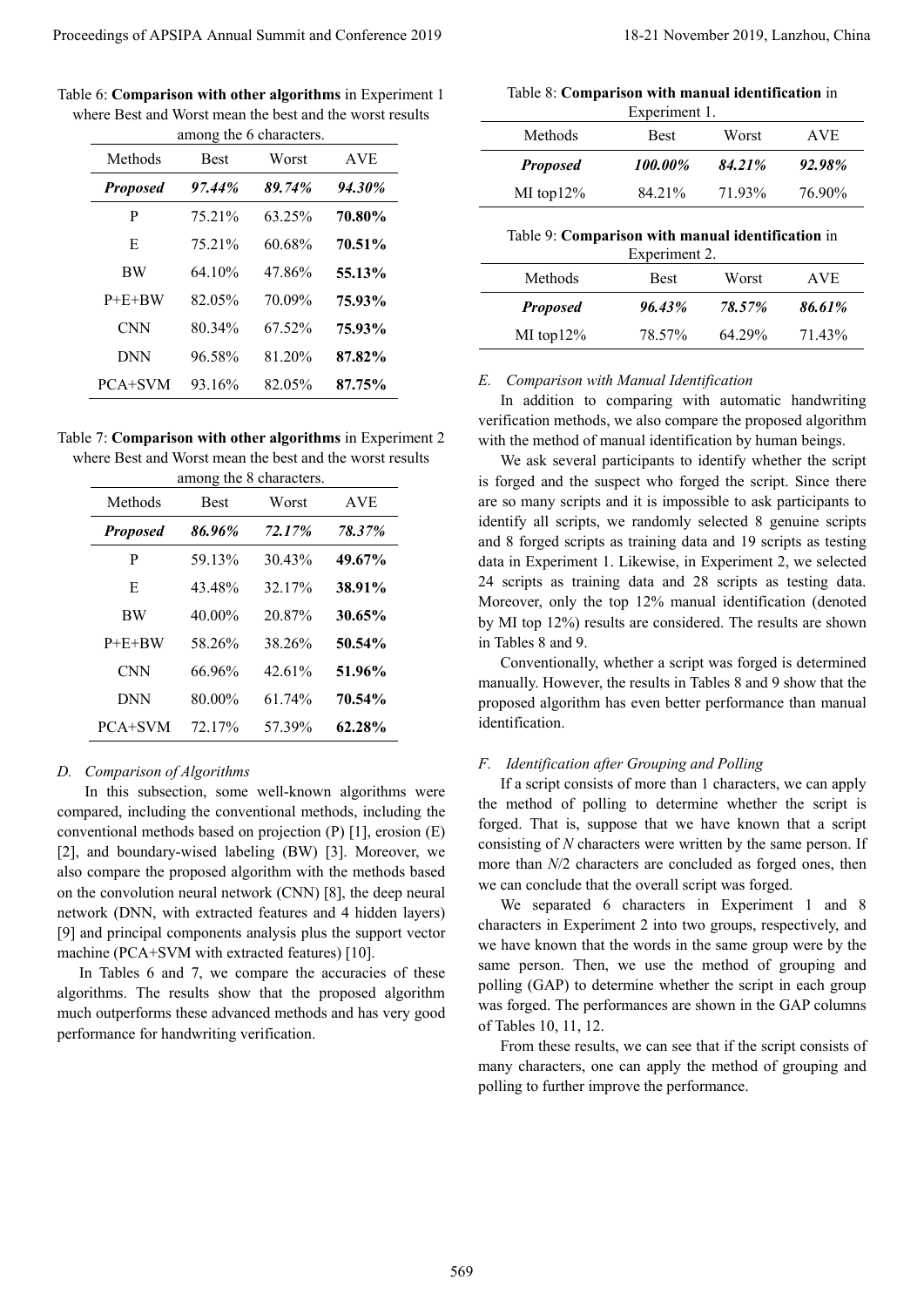Table 10: Accuracy of determining whether the script consisting of several characters was forged in Experiment 1.

| word     | Hh.    | 新             | 桃 | <b>GAP</b>  | <b>LSTM</b> |
|----------|--------|---------------|---|-------------|-------------|
| accuracy | 89.74% | 97.44% 91.45% |   | 100%        | 96.58%      |
| word     | 中      | 南             | 高 | <b>GAP</b>  | LSTM        |
| accuracy | 94.87% | 94.87% 97.44% |   | <b>100%</b> | 97.44%      |

Table 11: Accuracy of determining whether the script consisting of several characters was forged in Experiment 2 (First four characters).

|                                                                                                                                                                                                                                                                                                         |                                              |                            |                                       | consisting of several characters was forged in Experiment 1. |              |                  | $\boldsymbol{t}$                                                                                                                                                                                                                                                                                                                                   |                                                                                                                                                                   | TER              | FAR               | their suitable applications.<br><b>FRR</b> | Suitable                                                                                                                            |  |  |
|---------------------------------------------------------------------------------------------------------------------------------------------------------------------------------------------------------------------------------------------------------------------------------------------------------|----------------------------------------------|----------------------------|---------------------------------------|--------------------------------------------------------------|--------------|------------------|----------------------------------------------------------------------------------------------------------------------------------------------------------------------------------------------------------------------------------------------------------------------------------------------------------------------------------------------------|-------------------------------------------------------------------------------------------------------------------------------------------------------------------|------------------|-------------------|--------------------------------------------|-------------------------------------------------------------------------------------------------------------------------------------|--|--|
| word                                                                                                                                                                                                                                                                                                    | 北                                            |                            | 新                                     | 桃                                                            | GAP          | <b>LSTM</b>      | $-1.2$                                                                                                                                                                                                                                                                                                                                             |                                                                                                                                                                   |                  |                   |                                            | application                                                                                                                         |  |  |
| accuracy                                                                                                                                                                                                                                                                                                | 89.74%                                       |                            | 97.44%                                | 91.45%                                                       | 100%         | 96.58%           | $-0.8$                                                                                                                                                                                                                                                                                                                                             |                                                                                                                                                                   | 21.37%<br>13.82% | 39.68%<br>25.40%  | $0.00\%$                                   | criminal<br>prosecution                                                                                                             |  |  |
| word                                                                                                                                                                                                                                                                                                    | 中                                            |                            | 南                                     | 高                                                            | <b>GAP</b>   | <b>LSTM</b>      | $-0.4$                                                                                                                                                                                                                                                                                                                                             |                                                                                                                                                                   | 7.83%            | 12.43%            | 0.31%<br>2.47%                             |                                                                                                                                     |  |  |
| accuracy                                                                                                                                                                                                                                                                                                | 94.87%<br>94.87%<br>97.44%<br>100%<br>97.44% |                            |                                       |                                                              |              | 0.0              | 5.70%                                                                                                                                                                                                                                                                                                                                              |                                                                                                                                                                   | 5.56%<br>5.86%   | academic          |                                            |                                                                                                                                     |  |  |
| Table 11: Accuracy of determining whether the script                                                                                                                                                                                                                                                    |                                              |                            |                                       |                                                              |              |                  | 0.4                                                                                                                                                                                                                                                                                                                                                |                                                                                                                                                                   | 6.41%            | 2.65%             | research<br>10.80%                         |                                                                                                                                     |  |  |
| consisting of several characters was forged in Experiment 2                                                                                                                                                                                                                                             |                                              |                            |                                       |                                                              |              |                  | 0.8                                                                                                                                                                                                                                                                                                                                                |                                                                                                                                                                   | 9.54%            | 0.26%             | 20.37%                                     |                                                                                                                                     |  |  |
| (First four characters).                                                                                                                                                                                                                                                                                | 春                                            | 夏                          | 秋                                     | 冬                                                            |              |                  | 1.2                                                                                                                                                                                                                                                                                                                                                |                                                                                                                                                                   | 14.96%           | $0.00\%$          | 32.41%                                     | finance<br>verification                                                                                                             |  |  |
| word                                                                                                                                                                                                                                                                                                    | (spring)                                     | (summer) (autumn) (winter) |                                       |                                                              | <b>GAP</b>   | <b>LSTM</b>      |                                                                                                                                                                                                                                                                                                                                                    |                                                                                                                                                                   |                  |                   |                                            |                                                                                                                                     |  |  |
| accuracy 78.26%                                                                                                                                                                                                                                                                                         |                                              | 77.39%                     | 78.26%                                | 72.17%                                                       | 91.30%       | 86.09%           |                                                                                                                                                                                                                                                                                                                                                    |                                                                                                                                                                   |                  |                   |                                            |                                                                                                                                     |  |  |
| G                                                                                                                                                                                                                                                                                                       | 100.0%                                       | 95.83%                     | 95.83%                                | 79.17%                                                       | 100%         | 95.83%           |                                                                                                                                                                                                                                                                                                                                                    | f if <i>w</i> ⋅ <i>x</i> − <i>b</i> ≥ <i>t</i> : viewed as a genuine script,<br>if <i>w</i> ⋅ <i>x</i> − <i>b</i> < <i>t</i> : viewed as a forged script,<br>(17) |                  |                   |                                            |                                                                                                                                     |  |  |
| SF <sub>1</sub>                                                                                                                                                                                                                                                                                         | 64.29%                                       | 100.0%                     | 85.71%                                | 57.14%                                                       | 100%         | 92.86%           | and adjust $t$ for different applications in Experiment 1.                                                                                                                                                                                                                                                                                         |                                                                                                                                                                   |                  |                   |                                            |                                                                                                                                     |  |  |
| SF <sub>2</sub>                                                                                                                                                                                                                                                                                         | 92.86%                                       | 71.43%                     | 78.57%                                | 71.43%                                                       | 100%         | 100%             |                                                                                                                                                                                                                                                                                                                                                    | In academic research, we hope that we can minimize the                                                                                                            |                  |                   |                                            |                                                                                                                                     |  |  |
| SF <sub>3</sub>                                                                                                                                                                                                                                                                                         | 92.86%                                       | 78.57%                     | 78.57%                                | 85.71%                                                       | 100%         | 92.86%           | total error rate (TER). Therefore, we choose $-0.4 \le t \le 0.4$ in<br>this condition.<br>In criminal prosecution, we have to reduce the false<br>rejection rate (FRR) as much as possible to avoid convicting<br>an innocent person. Therefore, we choose $t < -0.4$ in this case.<br>Oppositely, in finance verification, each forged signature |                                                                                                                                                                   |                  |                   |                                            |                                                                                                                                     |  |  |
| SF <sub>4</sub>                                                                                                                                                                                                                                                                                         | 71.43%                                       | 85.71%                     | 92.86%                                | 92.86%                                                       | 100%         | 92.86%           |                                                                                                                                                                                                                                                                                                                                                    |                                                                                                                                                                   |                  |                   |                                            |                                                                                                                                     |  |  |
| OF <sub>1</sub>                                                                                                                                                                                                                                                                                         | 71.43%                                       |                            | 57.14% 57.14%                         | 61.90%                                                       | 80.95%       | 71.43%           |                                                                                                                                                                                                                                                                                                                                                    |                                                                                                                                                                   |                  |                   |                                            |                                                                                                                                     |  |  |
| OF <sub>2</sub>                                                                                                                                                                                                                                                                                         | 42.86%                                       |                            | 50.00% 57.14% 57.14%                  |                                                              | 57.14%       | 57.14%           |                                                                                                                                                                                                                                                                                                                                                    |                                                                                                                                                                   |                  |                   |                                            |                                                                                                                                     |  |  |
|                                                                                                                                                                                                                                                                                                         |                                              |                            |                                       |                                                              |              |                  |                                                                                                                                                                                                                                                                                                                                                    |                                                                                                                                                                   |                  |                   |                                            | accept rate (FAR) as much as we can and choose $t > 0.4$ . In<br>Table 13, we show the result of using different values $t$ in (17) |  |  |
| word                                                                                                                                                                                                                                                                                                    |                                              |                            |                                       | 前(front) 後(back) 左(left) 右(right)                            | <b>GAP</b>   | LSTM             | and the possible application in each case.                                                                                                                                                                                                                                                                                                         |                                                                                                                                                                   |                  |                   |                                            |                                                                                                                                     |  |  |
|                                                                                                                                                                                                                                                                                                         |                                              |                            |                                       |                                                              |              |                  |                                                                                                                                                                                                                                                                                                                                                    |                                                                                                                                                                   |                  | VI. CONCLUSION    |                                            |                                                                                                                                     |  |  |
| G                                                                                                                                                                                                                                                                                                       | 87.50%                                       |                            | 100.0% 91.67% 95.83%                  |                                                              | 100%         | 100%             |                                                                                                                                                                                                                                                                                                                                                    |                                                                                                                                                                   |                  |                   |                                            | In this paper, an advanced algorithm to identify whether the<br>scripts were forged and which suspect forged the script was         |  |  |
| SF <sub>1</sub>                                                                                                                                                                                                                                                                                         | 71.43%<br>92.86%                             | 100.0%                     | 78.57% 85.71% 92.86%<br>78.57% 92.86% |                                                              | 100%         | 92.86%           |                                                                                                                                                                                                                                                                                                                                                    |                                                                                                                                                                   |                  |                   |                                            | proposed. With the frequency domain features, the                                                                                   |  |  |
| SF <sub>2</sub><br>SF <sub>3</sub>                                                                                                                                                                                                                                                                      | 64.29%                                       | 92.86%                     | 78.57%                                | 71.43%                                                       | 100%<br>100% | 92.86%<br>85.71% |                                                                                                                                                                                                                                                                                                                                                    |                                                                                                                                                                   |                  |                   |                                            | characterized point features, and the modified SVM using the<br>loss function consisting of the regularity term, a high accurate    |  |  |
| $\rm SF_4$                                                                                                                                                                                                                                                                                              | 85.71%                                       | 85.71%                     | 78.57%                                | 85.71%                                                       | 100%         | 100%             |                                                                                                                                                                                                                                                                                                                                                    |                                                                                                                                                                   |                  |                   |                                            | handwriting verification result can be achieved. Simulations                                                                        |  |  |
| accuracy 74.78% 86.96% 78.26% 80.87% 92.17% 85.22%<br>OF <sub>1</sub>                                                                                                                                                                                                                                   | 66.67%                                       | 71.43% 61.90%              |                                       | 66.67%                                                       | 71.43%       | 71.43%           |                                                                                                                                                                                                                                                                                                                                                    |                                                                                                                                                                   |                  |                   |                                            | show that the proposed algorithm outperforms deep-learning<br>based methods and the manual identification method.                   |  |  |
| OF <sub>2</sub>                                                                                                                                                                                                                                                                                         | 50.00%                                       | 78.57% 71.43% 57.14%       |                                       |                                                              |              | 78.57% 50.00%    |                                                                                                                                                                                                                                                                                                                                                    |                                                                                                                                                                   |                  |                   |                                            | Moreover, the proposed algorithm is robust to writing                                                                               |  |  |
|                                                                                                                                                                                                                                                                                                         |                                              |                            |                                       | In addition, Tables 10-12 show that the method of GAP        |              |                  | applications in criminal investigation.                                                                                                                                                                                                                                                                                                            |                                                                                                                                                                   |                  |                   |                                            | instrument and luminance and suitable for the practical                                                                             |  |  |
| Table 12: Accuracy of determining whether the script<br>consisting of several characters was forged in Experiment 2<br>(Last four characters)<br>also has better performance than long short-term memory<br>network (LSTM, with extracted features in from the words<br>that have been processed) [14]. |                                              |                            |                                       |                                                              |              |                  |                                                                                                                                                                                                                                                                                                                                                    |                                                                                                                                                                   |                  | <b>REFERENCES</b> |                                            | [1] Z. Zhang, C. L. Liu, and M. Zhao, "Handwriting representation                                                                   |  |  |

Table 12: Accuracy of determining whether the script consisting of several characters was forged in Experiment 2 (Last four characters)

|                 |        |                                 | word $\hat{p}$ (front) $\hat{\mathcal{B}}$ (back) $\hat{\mathcal{F}}$ (left) $\hat{\mathcal{F}}$ (right) $GAP$ |         | LSTM    |
|-----------------|--------|---------------------------------|----------------------------------------------------------------------------------------------------------------|---------|---------|
|                 |        |                                 | accuracy 74.78% 86.96% 78.26% 80.87% 92.17%                                                                    |         | 85.22%  |
| G               | 87.50% |                                 | $100.0\%$ 91.67% 95.83%                                                                                        | $100\%$ | $100\%$ |
| SF <sub>1</sub> |        | 71.43\% 78.57\% 85.71\% 92.86\% |                                                                                                                | 100%    | 92.86%  |
| SF <sub>2</sub> |        | 92.86% 100.0% 78.57% 92.86%     |                                                                                                                | 100%    | 92.86%  |
| SF <sub>3</sub> |        | 64.29% 92.86% 78.57% 71.43%     |                                                                                                                | 100%    | 85.71%  |
| SE <sub>4</sub> |        | 85.71% 85.71% 78.57%            | 85.71%                                                                                                         | $100\%$ | $100\%$ |
| OF <sub>1</sub> |        |                                 | 66.67% 71.43% 61.90% 66.67% 71.43% 71.43%                                                                      |         |         |
| OF <sub>2</sub> |        |                                 | 50.00% 78.57% 71.43% 57.14% 78.57% 50.00%                                                                      |         |         |

## *G. Decision Rules for Different Cases*

Table 13: Effect of choosing different values of *t* in (17) and their suitable applications.

| t      | TER      | FAR      | <b>FRR</b> | Suitable<br>application |  |
|--------|----------|----------|------------|-------------------------|--|
| $-1.2$ | 21.37%   | 39.68%   | $0.00\%$   | criminal                |  |
| $-0.8$ | 13.82%   | 25.40%   | $0.31\%$   | prosecution             |  |
| $-0.4$ | 7.83%    | 12.43%   | 2.47%      |                         |  |
| 0.0    | 5.70%    | 5.56%    | 5.86%      | academic<br>research    |  |
| 0.4    | $6.41\%$ | 2.65%    | 10.80%     |                         |  |
| 0.8    | 9.54%    | 0.26%    | 20.37%     | finance<br>verification |  |
| 1.2    | 14.96%   | $0.00\%$ | 32.41%     |                         |  |

# VI. CONCLUSION

## **REFERENCES**